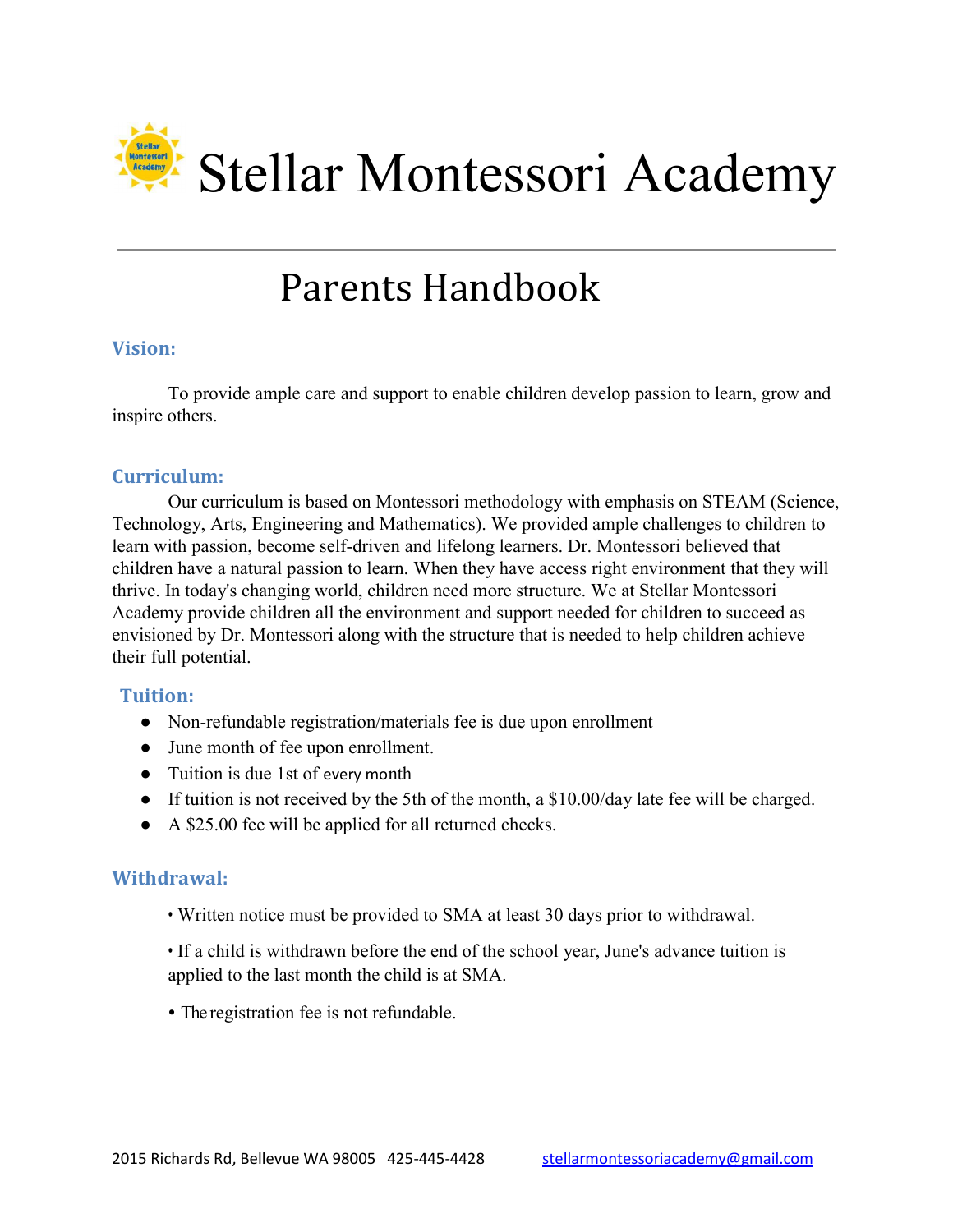

PLEASE NOTE: On occasion, our program is not an optimal fit for a child or family. SMA is a school that will make every effort to work collaboratively with families to resolve any challenges that arise. If, after all reasonable efforts are exhausted, and a problem cannot be resolved, SMA reserves the right to dismiss a child from the program.

# Schedule & Tuition

# Schedule & Tuition

Registration & Material fee: \$150 per year

| Dawn to Dusk $(8:00 AM - 6.00 PM)$ |                |                                  |
|------------------------------------|----------------|----------------------------------|
| Days per week                      |                | <b>Monthly</b><br><b>Tuition</b> |
|                                    | M, T, W, Th, F | \$1500                           |

| Full-time $(9:00 AM - 3:00 PM)$ |                    |                                  |  |
|---------------------------------|--------------------|----------------------------------|--|
| Days per week                   |                    | <b>Monthly</b><br><b>Tuition</b> |  |
|                                 | M, T, W, Th, F     | \$1150                           |  |
|                                 | <b>M, T, W, Th</b> | \$1000                           |  |
|                                 | <b>M, T, W</b>     | \$850                            |  |

| AM Part-time (9:00 AM – 12:00 PM) |                    |                                   |
|-----------------------------------|--------------------|-----------------------------------|
| Days per week                     |                    | <b>Monthly</b><br>regular tuition |
|                                   | M, T, W, Th, F     | \$750                             |
| 3                                 | <b>M, T, W, Th</b> | <b>\$630</b>                      |
|                                   | <b>M, T, W</b>     | \$520                             |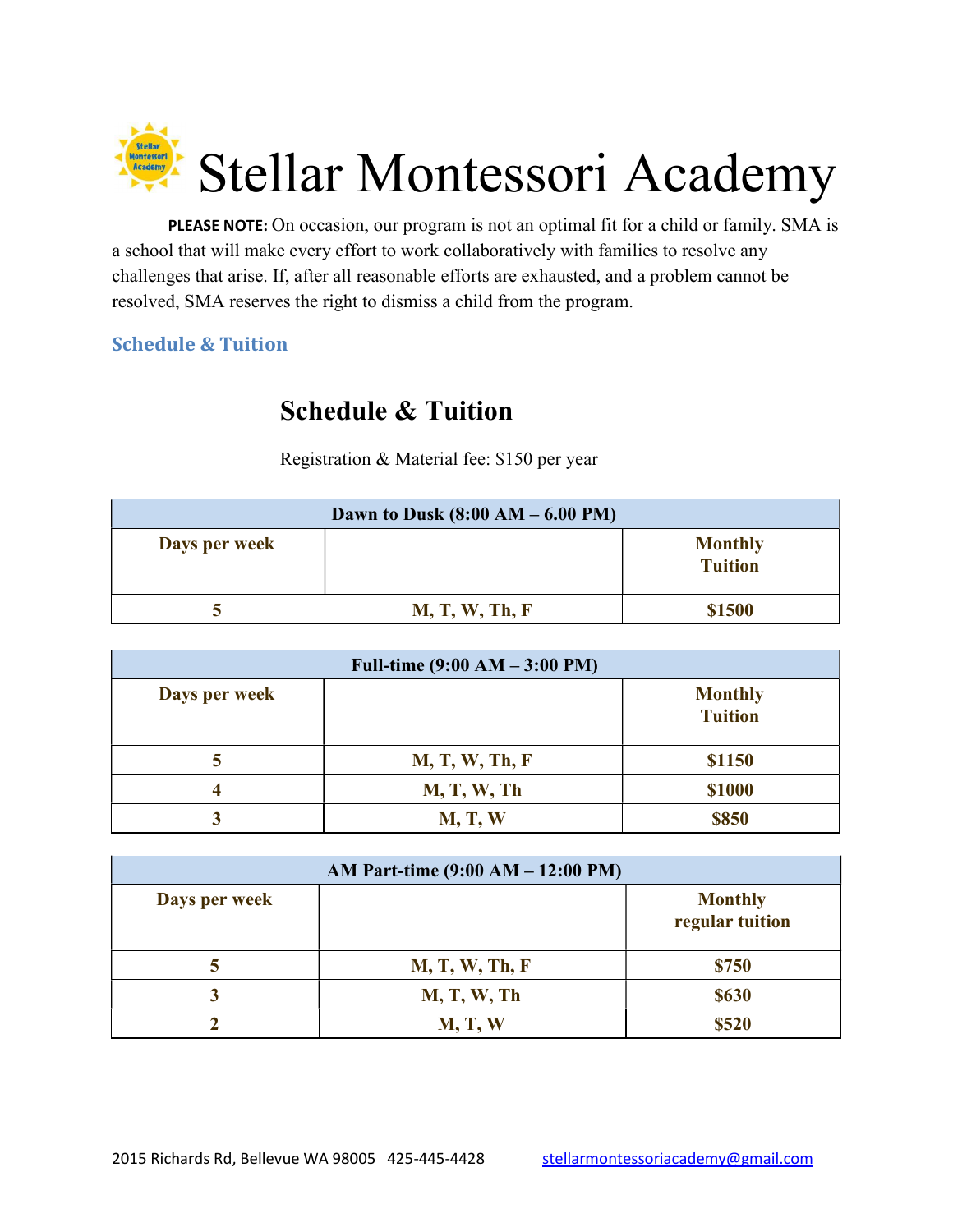

| <b>Before/After Care</b> |                       |                                  |
|--------------------------|-----------------------|----------------------------------|
| <b>Hours</b>             |                       | <b>Monthly</b><br><b>Tuition</b> |
| $3.00$ PM $- 6.00$ PM    | <b>M, T, W, Th, F</b> | \$300                            |
| $8.00 AM - 9.00 AM$      | <b>M, T, W, Th, F</b> | <b>\$100</b>                     |
| Drop in                  |                       | \$12/hr                          |

Fees for sibling's: A 5% discount is offered for siblings of enrolled students.

# Daily Schedule:

# Daily Schedule

| <b>Morning Session</b>  |                    |
|-------------------------|--------------------|
| 9.00 AM - 11.15 AM      | <b>Work Period</b> |
| 9.30 AM                 | Snack              |
| 11.15 AM - 11.30 AM     | Curriculum Circle  |
| 11.30 AM - 12.00 PM     | Recess             |
| $12.00$ pm $- 12.30$ pm | Lunch              |
| 12.30 PM - 12.45 PM     | Quiet time         |
| 12.45 PM - 1.00 PM      | Dear Circle        |
| 1.00 PM - 2.15 PM       | <b>Work Period</b> |
| 2.00 PM                 | Snack              |
| 2.15 PM - 2.30 PM       | Curriculum Circle  |
| 2.30 PM - 3.00 PM       | Recess             |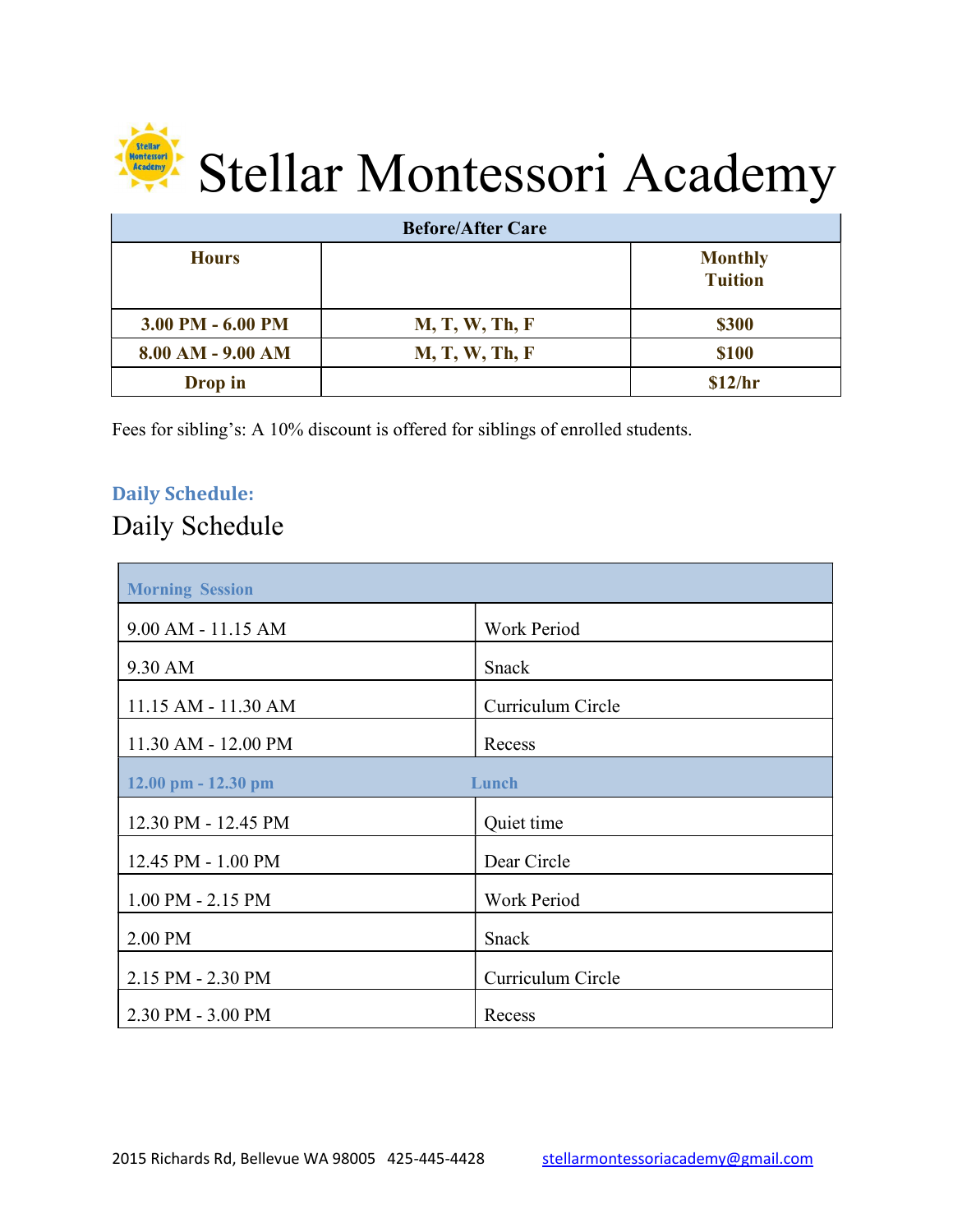

| <b>After School Care</b>         |                           |
|----------------------------------|---------------------------|
| 2.30 pm $-6.00$ pm (M through F) | Snack Provided at 4.00 PM |

# Regular School Late Pickup Policy:

Regular school ends at 12.00 PM or 3.00 PM. You will not be charged if you pick up by 12.15 PM or 3.15 PM. After that you will be charged \$12/hr. For example, you will be charged \$12 if you pick up between 3.15 PM and 4.00 PM. You do not have to register ahead of time. Please do let us know that you are picking up late so that we can comfort your child.

#### After School Late Pickup Policy:

A fee of \$10 for every 15 minute that your child(ren) is in the building after 6:00 pm is applied per family. This fee must be paid at the time when you pick up your child.

There will be no exceptions or warnings. If you are late for ANY reason, a charge will be issued. This No Exception policy makes it easier for us to apply the late policy to everyone consistently and fairly. It will be greatly appreciated, however, if parents call to notify us if they will be late and give an approximate arrival time so that we can better comfort your child. If this becomes a frequent problem, SMA reserves the right to dismiss a family from the program.

#### Termination of Services:

The following are conditions that will cause termination from school:

- continual late payments
- child behavioral problems that cannot be controlled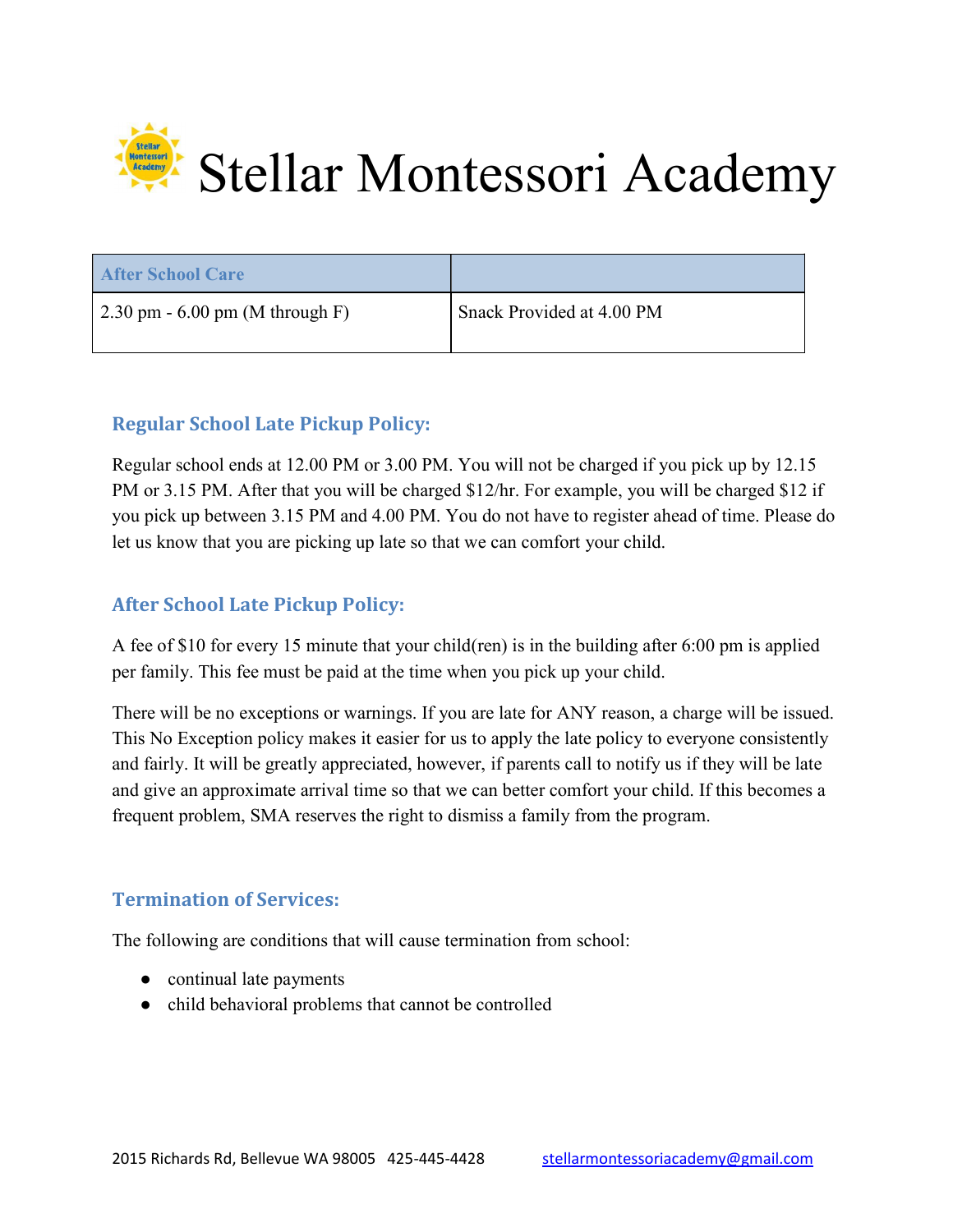

- not respecting school setting and policies (children and/or parents)
- continual late pick-ups

# Sign-in and Sign-out Procedures

- Arrival and pick-up instructions: When arriving, the parent, guardian or authorized person must sign the child in, and sign-out at pick up time. The sign-in/ sign-out form is located on the desk in the classroom. You are required to sign in/out using full name, date and time.
- Please identify on the Register Form who is authorized to pick up your child. SMA will not release your child to any person without your permission. The person picking up your child must have identification, as we may ask for verification before releasing a child.

# Drop off And Pickup:

Children can be dropped off from 8.50 am in the morning.

Children can be picked up by 12.15 PM (half day) or 3.15 PM (full day)

Please make sure you sign in and sign out during drop off and pick up.

#### Potty Training

We arrange teaching assistants to help children with toileting, who are not potty trained yet. Parents are required to provide pull ups, baby wipes, and plastic bags.

We will consult the families to discuss and agree on the planned potty training process. A consistent approach and common encouragement techniques can minimize confusion of a child during this time, and help to set the environment for a successful transition to becoming a potty trained.

A potty trained child is a child who can do the following:

1) Be able to TELL the adult they have to go potty BEFORE they have to go. They must be able to say the words "I have to go potty" BEFORE they have to go.

2) Be able to pull down their underwear and pants and get them back up without assistance.

3) Be able to wipe themselves after using the toilet.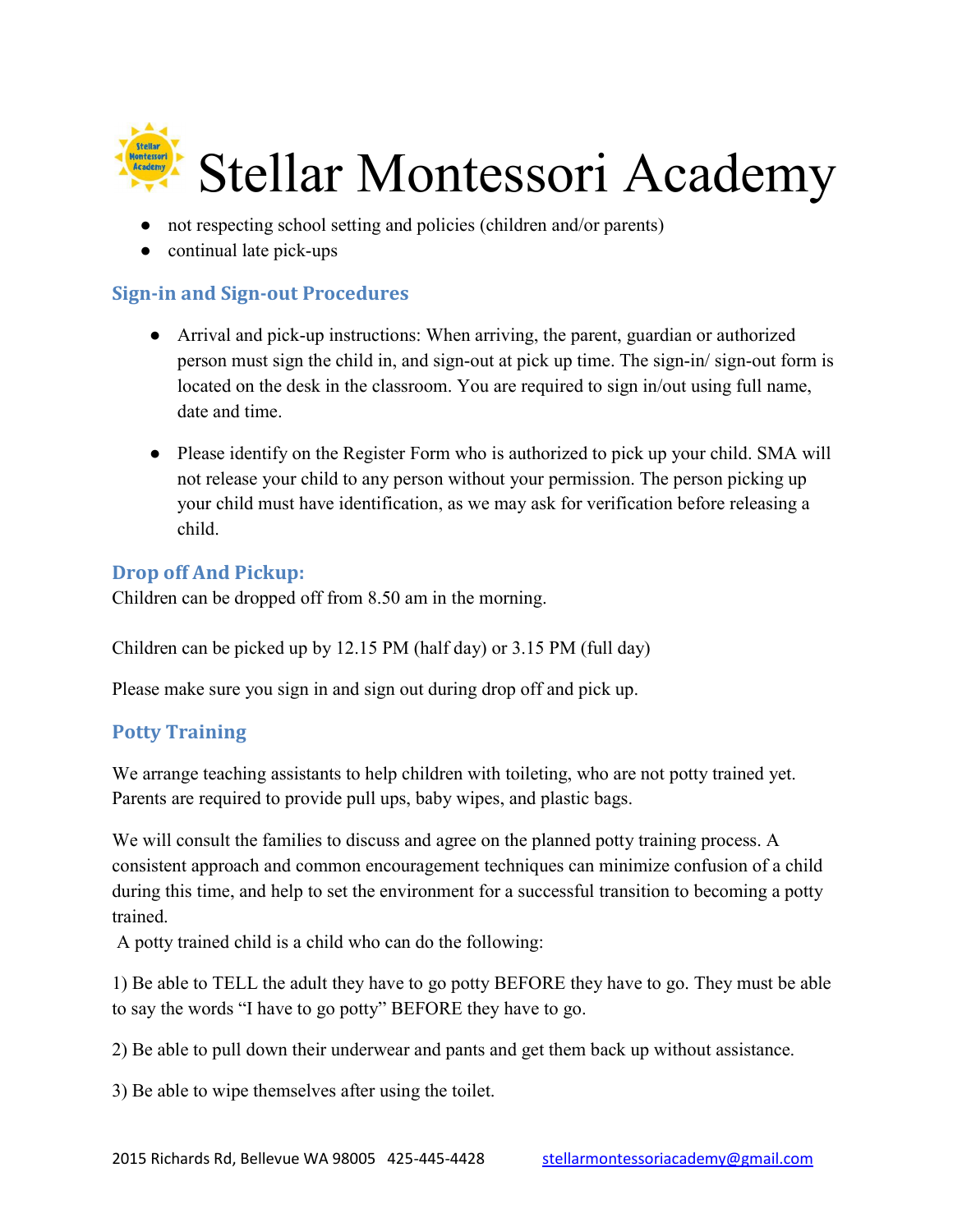

- 4) Be able to get off the potty by themselves.
- 5) Be able to wash and dry hands.
- 6) Be able to go directly back to the room without directions.

#### Certificate of Immunization Status:

A CIS form must be used. It must be current and updated yearly (more frequently for infants). All children must be current on their immunizations. If there is a signed exemption to immunizations, the child may need to be excluded from child care if there is an outbreak of a vaccine preventable disease that the child has not been immunized for.

#### Confidentiality of Records:

Children's records are open only to the child's teacher, authorized staff of the SMA and the child's parent or legal guardian. A copy of your child's medical record is available upon request when your child is withdrawn.

#### Non Discriminatory Policy:

We admit students of any race, color, religion, and national and ethnic origin to all rights, privileges, programs, and activities and does not discriminate in its educational and admission policies.

#### Staff Qualifications:

All of the staff have experience working with young children in a supervised program. In addition, our staff members truly love and understand child development and our play-based philosophy.

#### Confidentiality:

Confidentiality plays a vital role in promoting respect for every individual and fostering a strong community. SMA takes confidentiality very seriously and makes every effort to protect each family's privacy. If a parent has a question or concern, we suggest that this parent first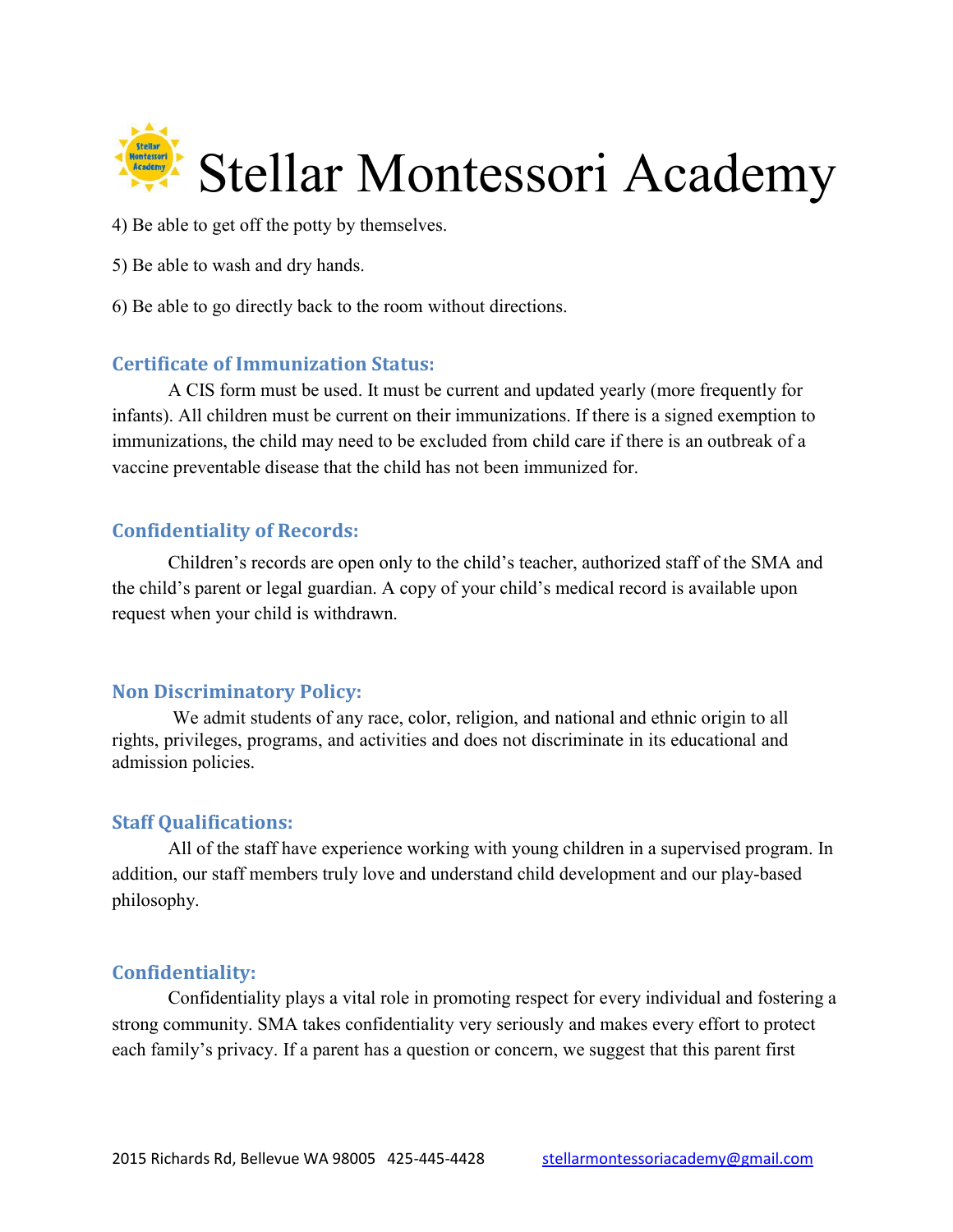

contact the teacher via email or in person to arrange a time to discuss.

#### Communication with Parents:

Communication between home and school is vital to a successful preschool program. SMA office communicates with parents in a number of ways:

- Email
- Telephone
- Notices sent home in children's backpacks

• During arrival and dismissal times, staff members must devote full attention to all of the children. Please keep conversations brief. If you need to communicate specific information, a written note or email is preferred.

• Parent-teacher conferences are held three times per school year (fall, winter, and spring). The fall conference is an informal meeting for parents and teachers to have an opportunity to discuss the child. For the winter and spring conferences, the teacher will prepare an evaluation for the purpose of sharing observations and documenting the development of each child. At the conference, teachers and parents will discuss the evaluation and your child's developmental progress.

• If you wish to talk to the teacher at length, you can email the teacher and, if needed, arrange a time to meet in person or over the phone.

• Please do not discuss problems or concerns in the presence of your child or other parents.

• Please communicate with the teacher about any changes at home or within the family. These changes can affect your child's behavior, and it is useful for staff to be aware of these developments. SMA will always respect your privacy.

• We are always available to provide advice on any parenting challenges that you might face. You can always set up time to chat in confidence.

• If your child is not at school for any reason, please let the office know. For illnesses, this is especially important so that we can inform families of any communicable disease symptoms while maintaining confidentiality. In addition, teachers and children miss a child when they are absent, so they would like to know that the child is okay.

#### Indoor Shoes:

Students need a pair of shoes like slip-ons to wear in the class. They change their shoes once they enter the class. This will help keep our classroom clean and children will also get into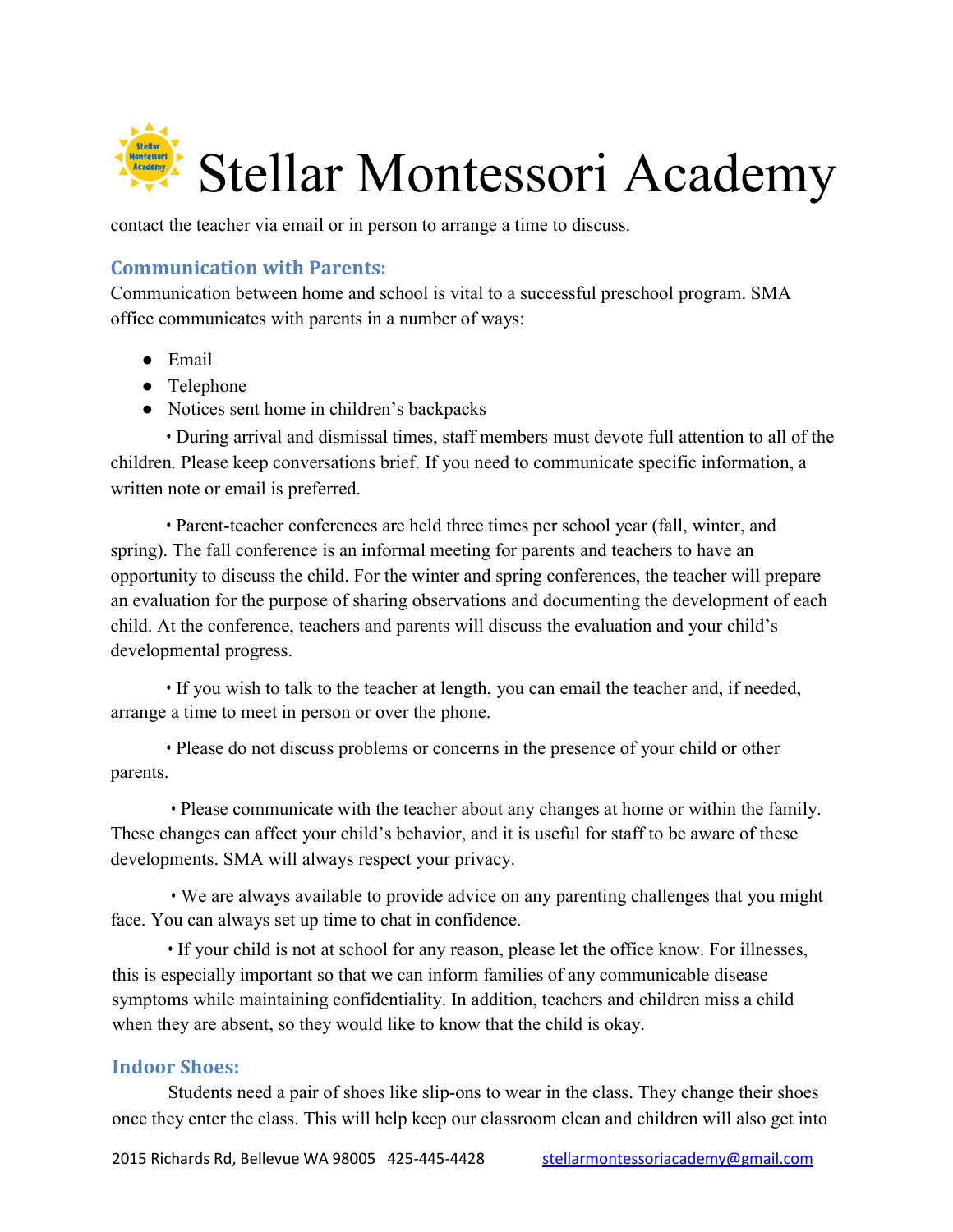

a routine of starting work once they change their shoes.

#### Birthday Parties:

Birthdays are very special for children. We celebrate children's birthday parties at school. Parents are requested to bring pictures of the children for each year of their life. We celebrate the birthday with all the friends in the class. You can also bring in a healthy snack like fruit to share with the children. We do not allow homemade food to be shared with the class.

#### Meals and Snacks:

We provide children a healthy snack (e.g., fruit, vegetables, cheese, crackers, yogurt, etc.) from their lunchbox during the morning work time. Please send your child's lunch in a sturdy lunch box clearly labeled with the student's name. We encourage students to eat nutritious lunches, and require that students eat the nutritious parts of their lunch before any dessert. Nutritious whole grain foods better prepare students for focusing on the work of learning. If you include dessert, consider providing fruit and omit any sugary items. Water is the ideal beverage for lunch and is always available at school. Do not include pop or other sugary drinks (including flavored milks), or candy. Please help us teach your child good eating habits by reinforcing these guidelines. So that the staff will have an adequate opportunity to take safety precautions, it is imperative that we receive written notification from your child's pediatrician of any food allergies or dietary restrictions.

#### Child's Health:

- Germs spread quickly in a preschool environment. All children and staff stay healthier when sick persons stay at home. Common sense must prevail in the case of colds, which can range from a mild case of sniffles to a full-blown sinus infection or deep cough.
- We use the EMERGENCY FORM to contact parents or another designated adult if your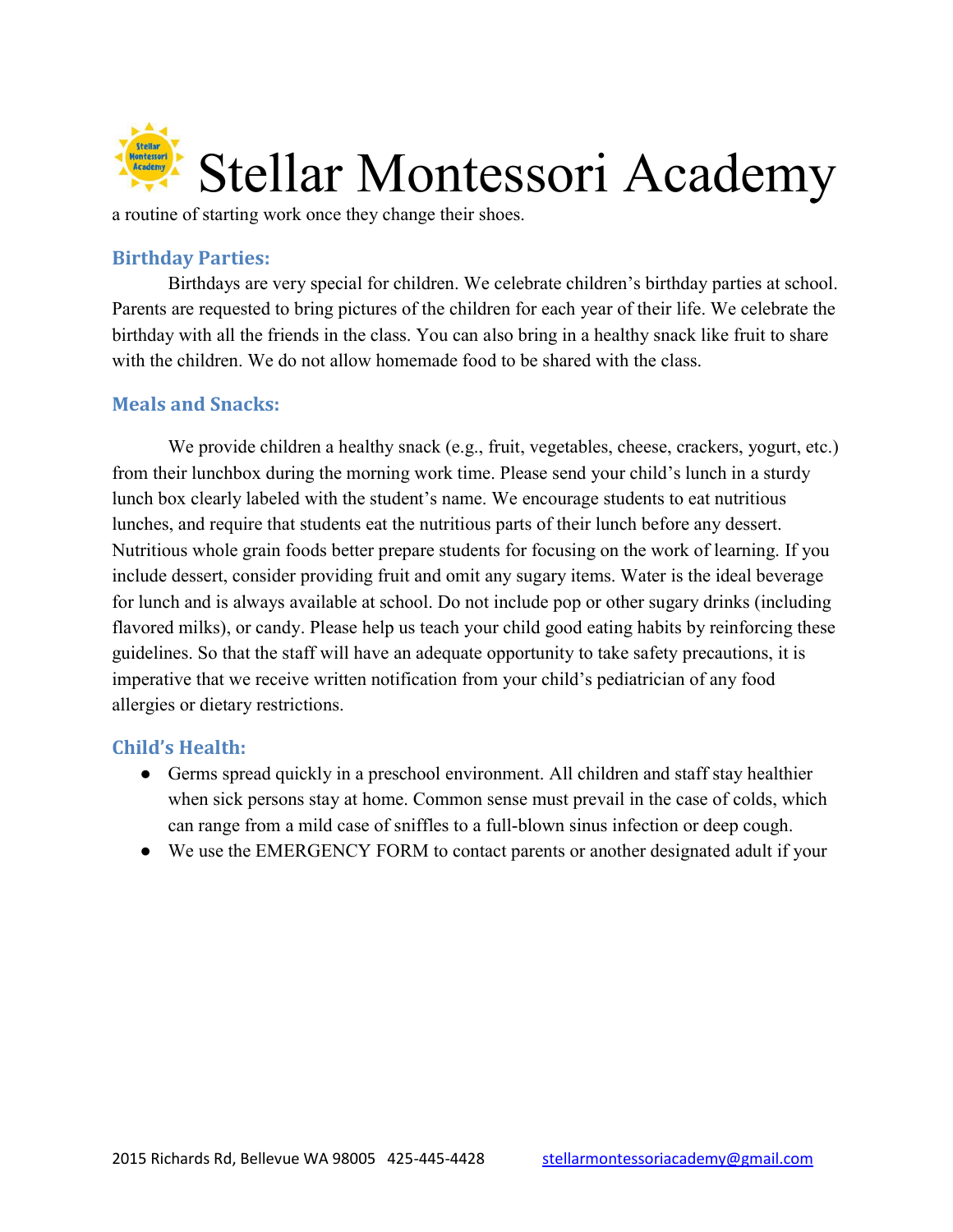

child develops symptoms of illness while in class. We will isolate your child in a comfortable, supervised place until he/she can be picked up.

- If one or more of the following symptoms is present in your child, we will call you to pick up your child from preschool:
	- o temperature higher than 100°F
	- o loss of appetite
	- o nausea or vomiting
		- o red, pink, or crusted eyes
	- o stomach ache
	- o earache
	- o diarrhea
	- o rash/infection of skin
	- o pale or flushed face
	- o headache
	- o thick or greenish mucus from nose
	- o cough
	- o loss of energy/decrease in activity/falling asleep
	- o sore throat
- When to keep your child at home

Colds: For three to four days after symptoms appear especially if your child feels poorly, has a persistent cough, his/her nose is very full or secretions are yellow or green.

Strep Throat: From the day your child is diagnosed and 24 hours following the administration of antibiotics.

Chicken Pox: Until all lesions are crusted over. This usually takes seven to ten days. Children are most contagious the day before a rash occurs. Children may still get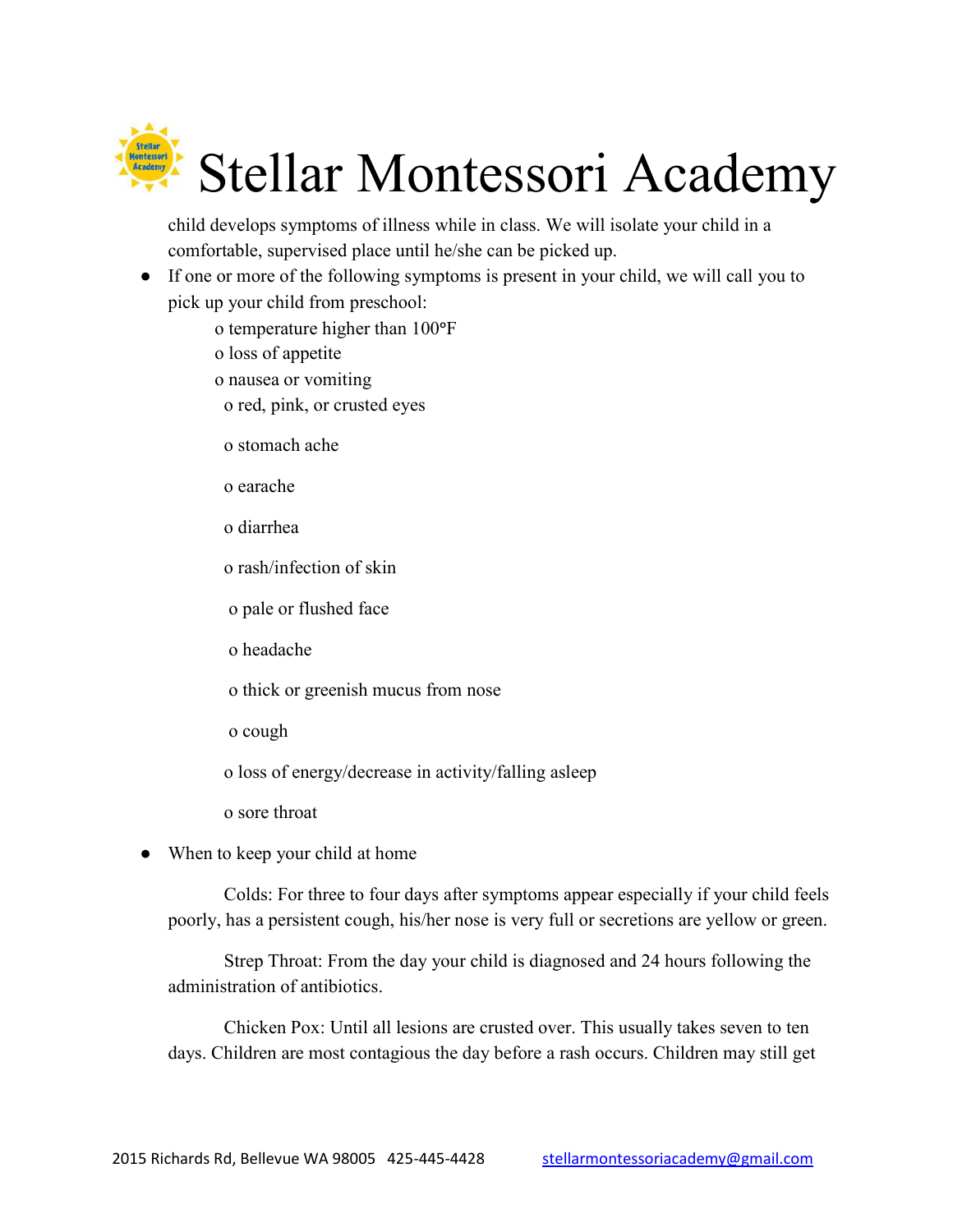

Chicken Pox even though they have been immunized.

Stomach Flu: Generally, for as long as the child has diarrhea or fever of 100° F or more and for 24 hours after vomiting.

Vomiting: If your child throws up during the night, before school, or on the

Conjunctivitis (pink eye): way to school, please do not bring him/her to school for 24 hours. If the infection is bacterial keep the child home from the time the child's eyes are red and oozy until 24 hours after s/he starts antibiotics. Viral conjunctivitis is contagious for five to seven days.

Fever: If a child has a fever of 100° F or more or is lethargic or irritable.

Impetigo and Scabies: Hepatitis, Measles, Meningitis, Mumps, Rubella, and

Tuberculosis: Children need to stay home until infection is gone or we receive a written notification from your child's doctor. These are very serious diseases and we need to be notified immediately when diagnosis is made. Your child needs to be kept home and cannot return until we have written notice from your child's doctor.

#### Injuries:

We will supervise your child closely in an attempt to prevent injuries, but accidents resulting in injury do occur. We have been trained in first aid and CPR and will follow the training. If the injury is minor (requiring only a Band-Aid or ice) we will tell you about it when you pick up your child. If it is serious, we will call you and may even suggest that you take your child to the doctor or emergency room. If an injury is very severe, we will call 911 for assistance before we call you. If we cannot reach you, we will call the emergency contacts listed on your "Child Registration Form" (Please remember to keep this form up-to date). We will document illnesses/injuries and give a copy of the report to parents and put a copy in the child's file.

#### IF YOUR CHILD IS NOT WELL ENOUGH TO PARTICIPATE IN ALL ASPECTS OF THE DAILY SCHEDULE, PLEASE KEEP YOUR CHILD AT HOME.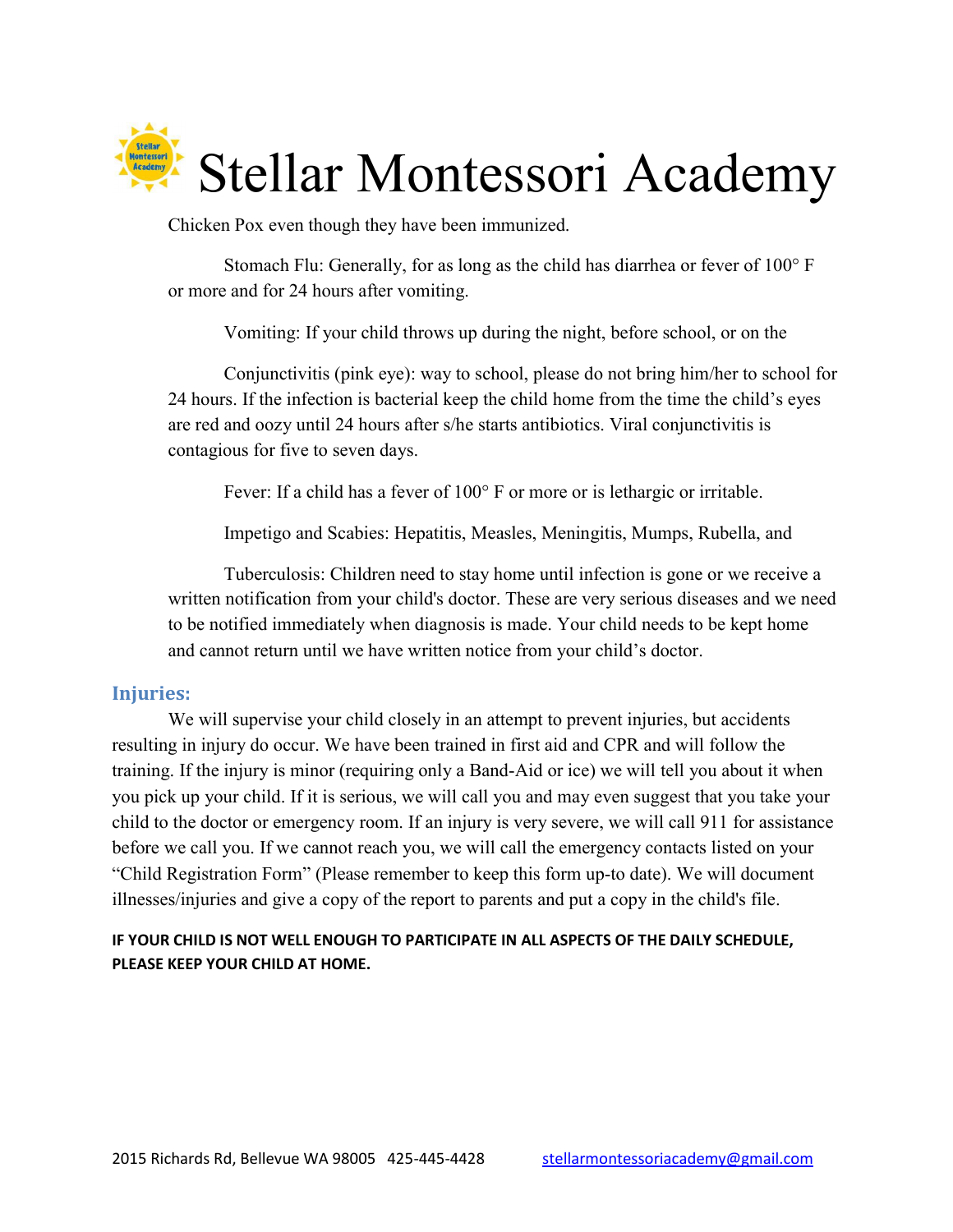

#### 24 HOUR RULE:

# ANY CHILD WHO HAS SHOWN SIGNS OF ILLNESS IN THE PREVIOUS 24 HOURS MAY NOT ATTEND CLASS.

• Fever free: A child should be fever free for 24 hours, without the use of fever-reducing medicine.

• Antibiotic timeline: A child should be on antibiotics for at least 24 hours before returning to school

• We strictly observe this health department regulation for children (and staff) to protect the health of everyone at SMA.

• Parent must notify the SMA immediately if a child:

- Is diagnosed with any communicable diseases including strep throat, pink eye, lice, pinworms, or any other of the diseases common to a school environment. The notification is important so that SMA can inform the parents within your child's classroom to be on the lookout for symptoms. Please remember that SMA will not release the name of the child or family involved. We simply post "There" has been a case of reported ...."
- Has any allergies or if you have any concerns about any aspect of your child's health.
- Is taking medication, as medicine may affect your child's behavior.

#### Hand Washing Practices:

Frequent hand washing with soap and warm, running water is the most effective way to reduce and prevent the spread of illnesses commonly found in childcares such as the flu, diarrhea, and pink eye. Parents are encouraged to assist their child in the hand washing process upon arrival.

Other times your child (and staff members) will be expected to wash their hands:

- Upon arriving at the center or when changing classrooms After each diaper change or using the toilet
- Before and after meal times
- Before and after administering medication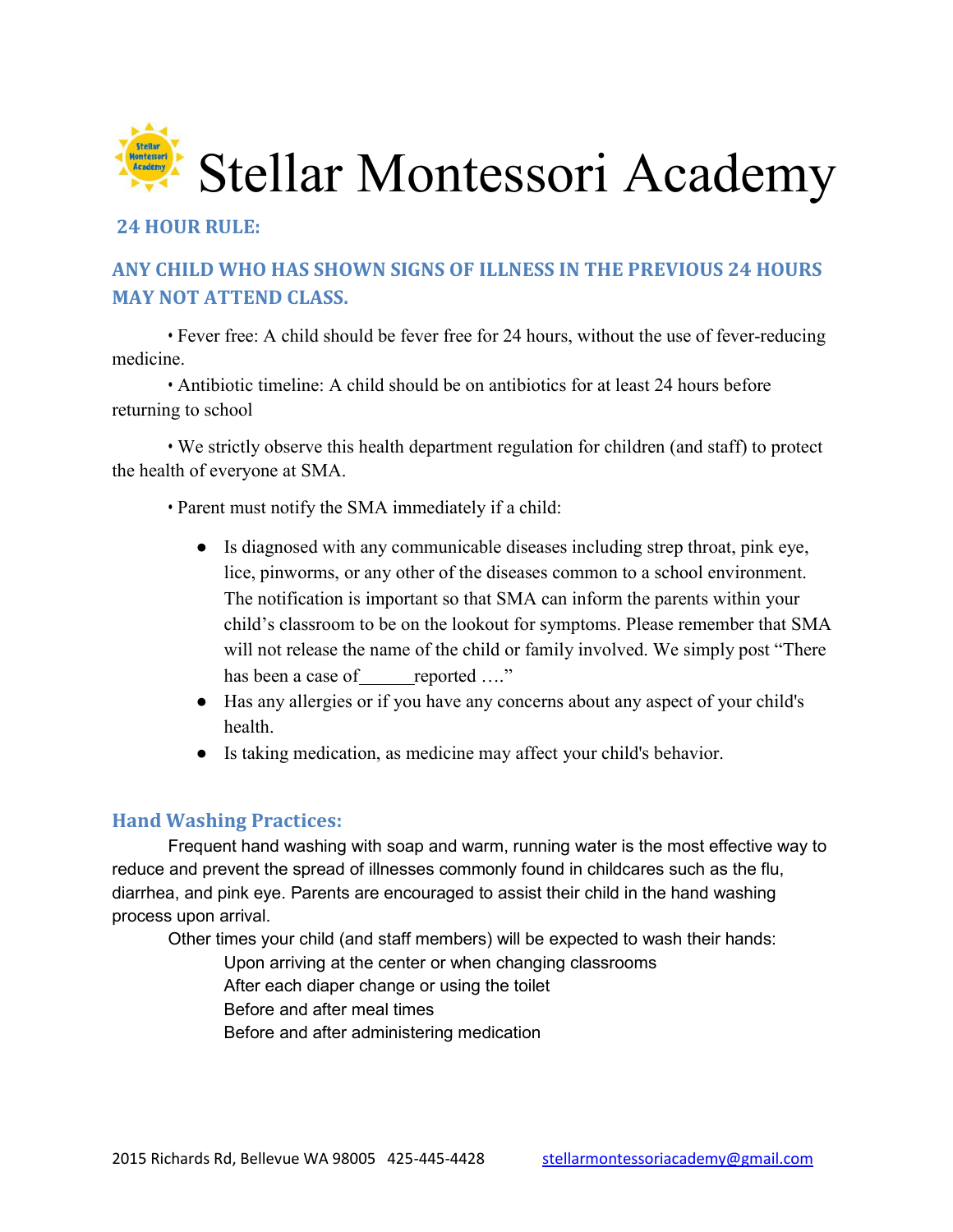

After handling bodily fluids (mucus, blood vomit) Before and after using the sensory table After coming indoors from the playground After cleaning or handling garbage

Warm, running water (no colder than 60 degrees F) and soap must be used. Hands must be rubbed vigorously for at least 20 seconds, including the backs of hands, between fingers, under nails, and under any jewelry. A disposable paper towel should be used to dry hands and turn off faucet. Help reinforce the importance of hand washing by encouraging frequent hand washing at home as well.

#### Medical Emergencies:

- 1. Our staff all have First Aid, Child CPR, and HIV/ Aids/Blood Borne Pathogens Prevention training.
- 2. Minor cuts, bruises, and scrapes will be treated. Parents will be notified upon arrival. With some minor injuries parents will be called to help decide whether the child should go home.
- 3. In the event of a serious injury or emergency, we will call 911 and administer first aid or CPR if needed. We will then notify you as soon as possible and tell you where your child is being treated.
- 4. If injury results in medical treatment or hospitalization, we are required to immediately call and submit an "Injury/Incident Report" to my Department of Social and Health Services Licenser and child's social worker, if any. You will be given a copy.
- 5. We will document illness/injuries and give a copy of the report to parents and put a copy in the child's file.

# Inclement Weather Policy:

We follow the weather policy based of LWSD school district. If Rosa parks school is closed because of bad weather, then SMA is closed too.

#### Emergencies:

Fire drills are conducted and recorded once a month. Fire and evacuation safety is also part of our curriculum. Students and staff conduct quarterly "duck and cover" drills for potential earthquake threats.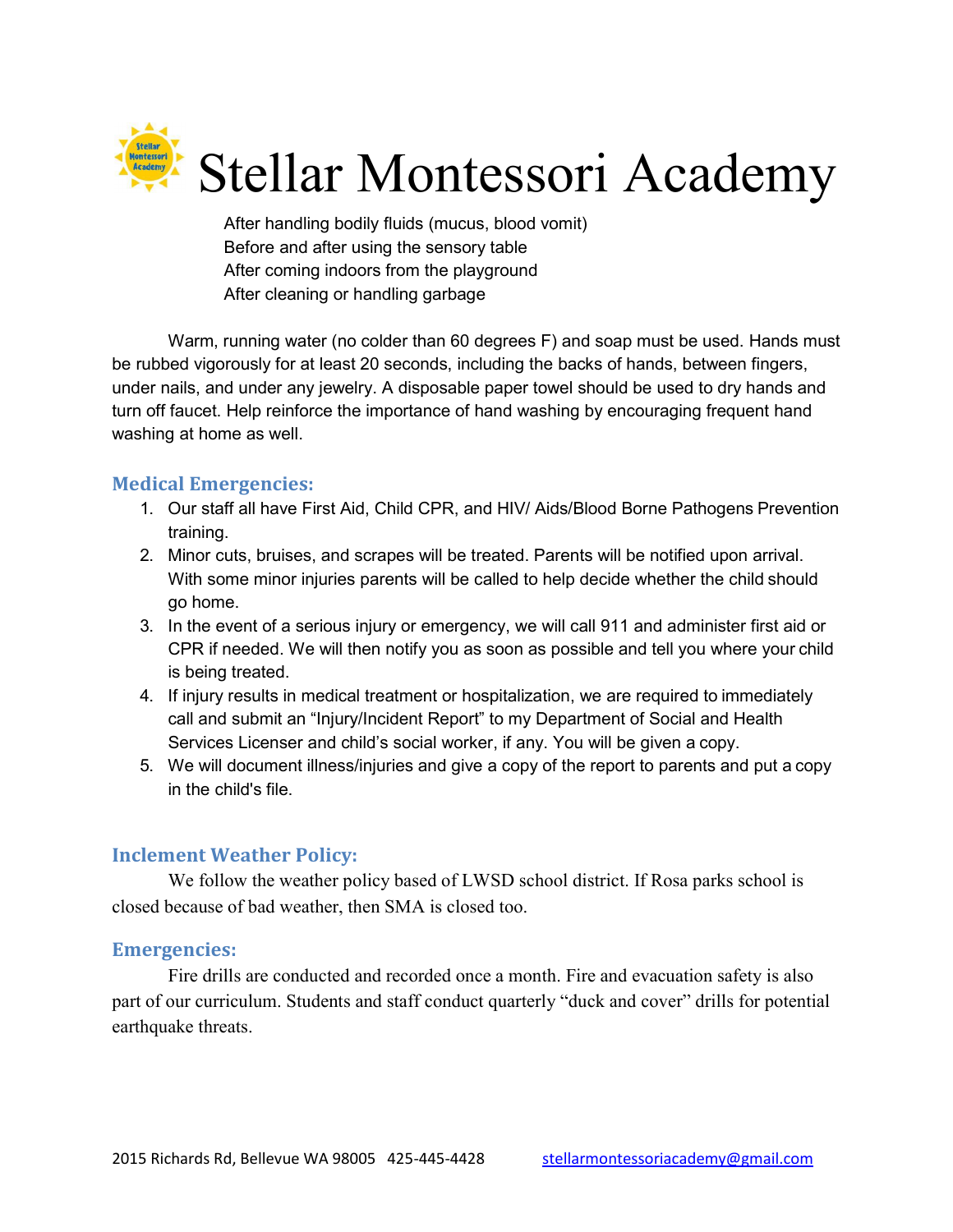

#### Emergency Phone Contact Information for Each Child:

SMA maintains emergency phone and email lists to notify parents of any unexpected events. The emergency contacts will be supplied during the enrollment process. It is important, if possible, that parents provide an emergency phone that can receive text messages.

#### Transportation and Field Trips:

Parents are responsible for transportation to and from SMA. We will inform the parents about the field trip plans.

#### Pet Policy:

Pets are not allowed in the school.

#### No Smoking:

Smoking is not allowed in the school or within 25 ft of the school by staff or parents.

#### Consumption of Alcohol:

There should be no consumption of alcohol in the school during the hours of operation. Any open or closed containers should be inaccessible to the children.

#### Napping and Sleeping:

Children are allowed to take a nap after lunch in case they are full day students. They are required to get a sleeping bag from home to take a nap in the afternoon. Sleeping bags are sent home on Friday evenings to be washed and brought back on the following Monday.

#### Open door Policy:

Parents are free to come in and observe the classroom. Please let the teacher know that you will be coming in for an observation.

#### Hours of Operation:

SMA is open Monday through Friday from 8:00 am to 6.00 pm. The school is closed for the following holidays: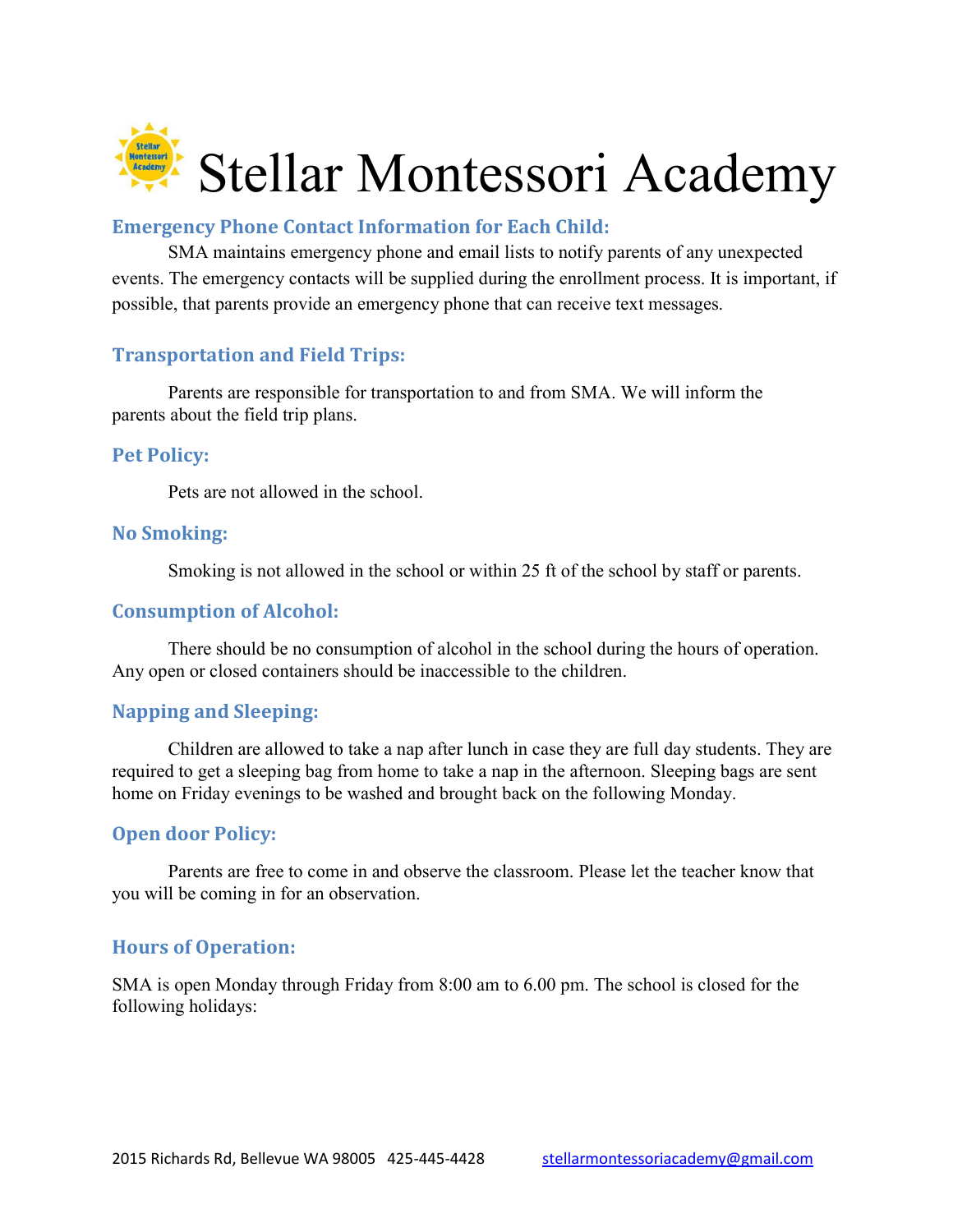

| November 23 & 24 Thanksgiving   |
|---------------------------------|
| Dec. 18 - Jan. 1  Winter Break  |
|                                 |
| February 19-23 Mid-Winter Break |
| April 9-13Spring Break May      |
|                                 |
| 22Last Day of School            |

November 10……………...Veterans' Day

# Behavior Management and Discipline:

It is very important a child's development is nurtured through caring, patience and understanding. However, while caring for your children, we may have to respond to your child's misbehavior. Hitting, kicking, spitting, hostile verbal behavior and other behaviors which will hurt another child are not permitted.

In response to these behaviors, we do not use:

- Threats or bribes
- Physical punishment, even if requested by the parent.
- Deprive your child of food or other basic needs
- Humiliation in response to misbehavior,

We will:

- Respect your child
- Establish clear rules
- Be consistent in enforcing rules
- Use positive language to explain desired behavior
- Speak calmly while bending down to your child's eye level.
- Give clear choices.
- Redirect your child to a new activity.

We teach children to respect themselves, their friends and teachers, their environment and materials. Most of the time, small behavior issues and concerns are communicated to the parents through routine interactions at drop off and pick up times. In some instances, children who are disruptive or continuously aggressive may need a behavioral plan put in